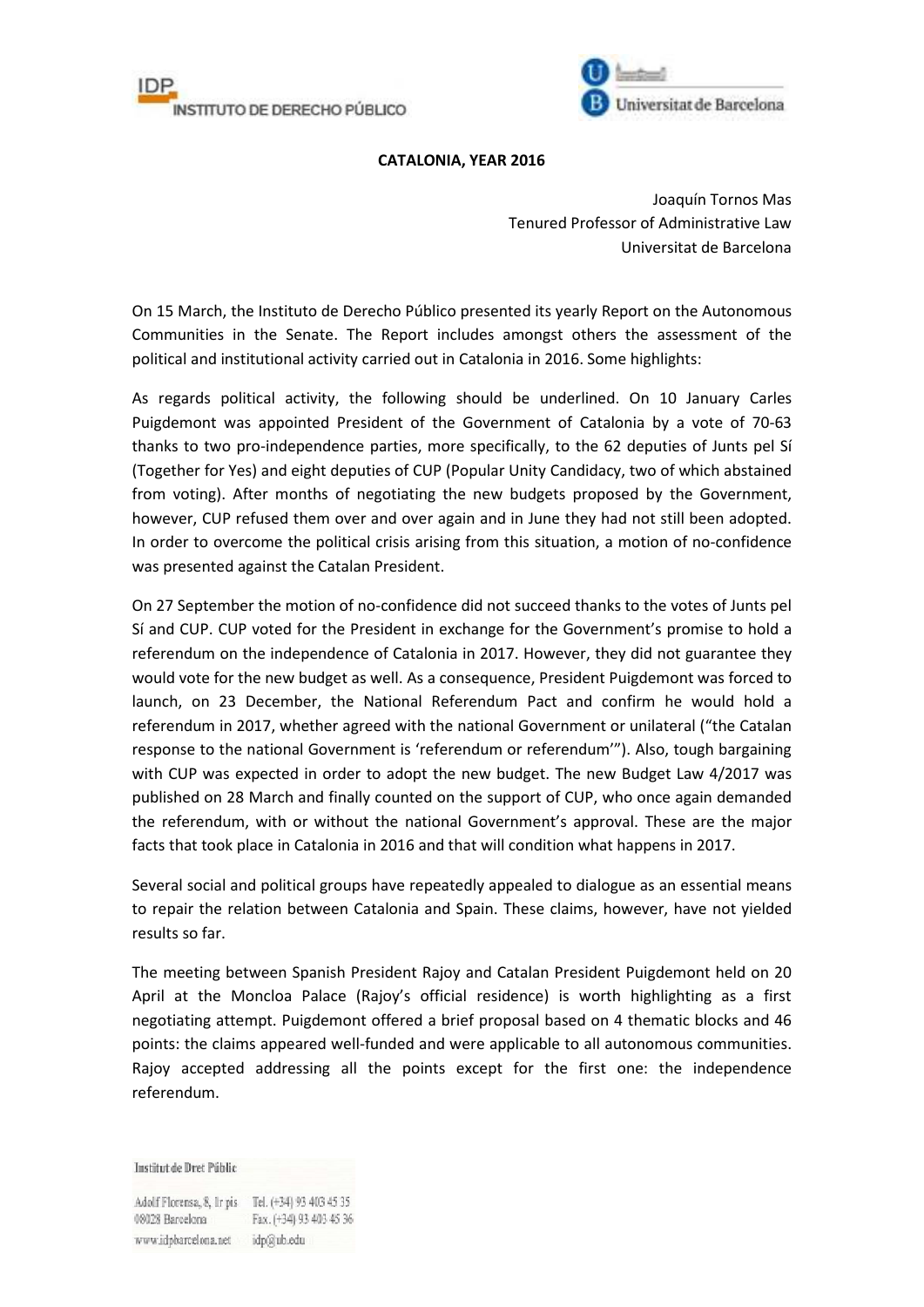



All political negotiations have nevertheless been hampered by the legal proceedings going on against former Catalan President Artur Mas and Ministers Rigau, Ortega and Homs for organizing the independence consultation on 9 November 2014. Some weeks ago, they were banned from holding office after being guilty of disobeying the Spanish Constitutional Court.

In addition, in 2016 the Catalan Parliament adopted several resolutions aiming to shape the process towards independence and which were brought by the national Government to the Constitutional Court. The reason was that they did not comply with Judgment 259/2015 declaring unconstitutional and void the Catalan Resolution 1/XI of 9 November 2015 on the "launch of the political process in Catalonia following the electoral results of 27 September 2015".

These resolutions led to different requests for the execution of the judgments pursuant to articles 87 and 92 of the Organic Law on the Constitutional Court. This was the case as regards the Resolution 5/XI of 20 January 2016 creating the Constituent Process Study Commission with different fields of work- and Resolution 263/XI of 27 June 2016 giving effect to the Study Commission's conclusions in a way that opposed Judgment 259/2015 of the Constitutional Court. Following an order by the Constitutional Court, the Spanish Public Prosecutor alleged that President of the Catalan Parliament Carme Forcadell had committed an offense by disobeying the Constitutional Court's appeal to stop the implementation of Resolution 263/XI and lodged an appeal before the Catalan High Court of Justice. The Court then started proceedings and she was taken to court.

But other trouble spots arose in 2016 as well that had to do with Catalonia: further criminal cases were started against Catalan local and regional politicians, which caused a great deal of political tension. Although all these proceedings may be linked to the pro-independence process in a general way, they are based on different grounds and affect individuals with different political roles. For this reason, they cannot be all assessed in the same way.

Firstly, some local representatives were been prosecuted for tearing up pictures of the King of Spain or the Spanish Constitution, for going to work on the Constitution Day (a bank holiday), or for misplacing the Spanish or the Catalan pro-independence flags. Secondly, the Mayor of Berga and a Councilor of Vic were arrested for refusing to declare in their own criminal proceedings. A third category relates to the cases analyzed above based on the organization of a referendum on 9 November 2014. The proceedings against the President of the Catalan Parliament are of great political importance, because they involve the second political authority in Catalonia and an action that took place in Parliament.

2016 was not only about political and legal conflicts. The public administration continued to work normally and some laws were passed. Five laws and six decree-laws were adopted. They were of relatively minor significance except for the law introducing protection measures regarding the right to housing of people at the risk of exclusion (Law 4/2016, of 23 December).

Institut de Dret Públic

Adolf Florensa, 8, Ir pis Tel. (+34) 93 403 45 35 08028 Barcelona Fax. (+34) 93 403 45 36 www.idpbarcelona.net idp@ub.edu